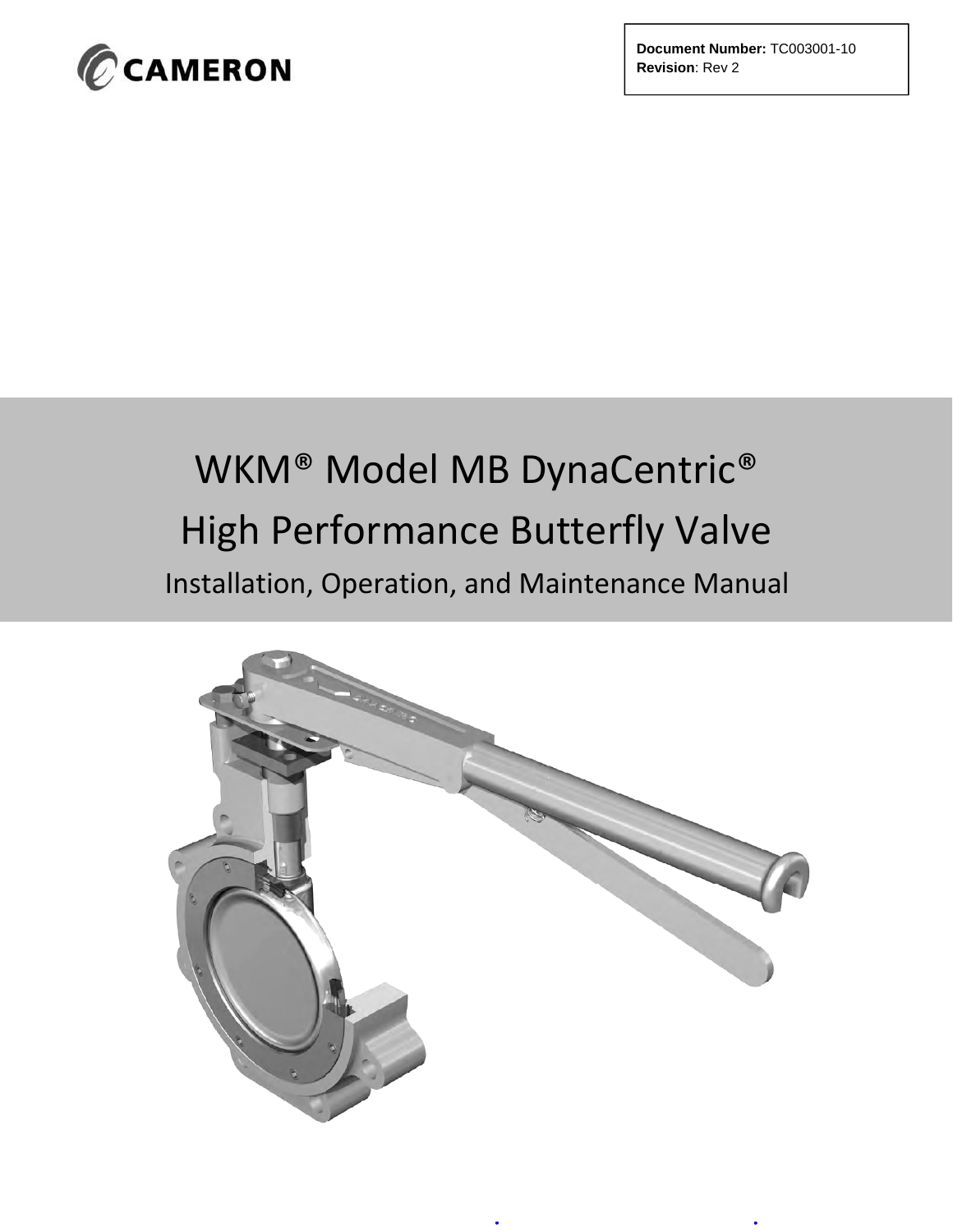

## **TABLE OF CONTENTS**

All the information contained in this manual is the exclusive property of Cameron. Any reproduction or use of the calculations, drawings, photographs, procedures or instructions, either expressed or implied, is forbidden without the written permission of Cameron or its authorized agent.

The procedures included in this book are to be performed in conjunction with the requirements and recommendations outlined in API Specifications. Any repairs to the equipment covered by this book should be done by an authorized Cameron service representative. Cameron will not be responsible for loss or expense resulting from any failure of equipment or any damage to any property or death or injury to any person resulting in whole or in part from repairs performed by other than authorized Cameron personnel. Such unauthorized repairs shall also serve to terminate any contractual or other warranty, if any, on the equipment and may also result in equipment no longer meeting applicable requirements.

File copies of this manual are maintained. Revisions and/or additions will be made as deemed necessary by Cameron. The drawings in this book are not drawn to scale, but the dimensions shown are accurate.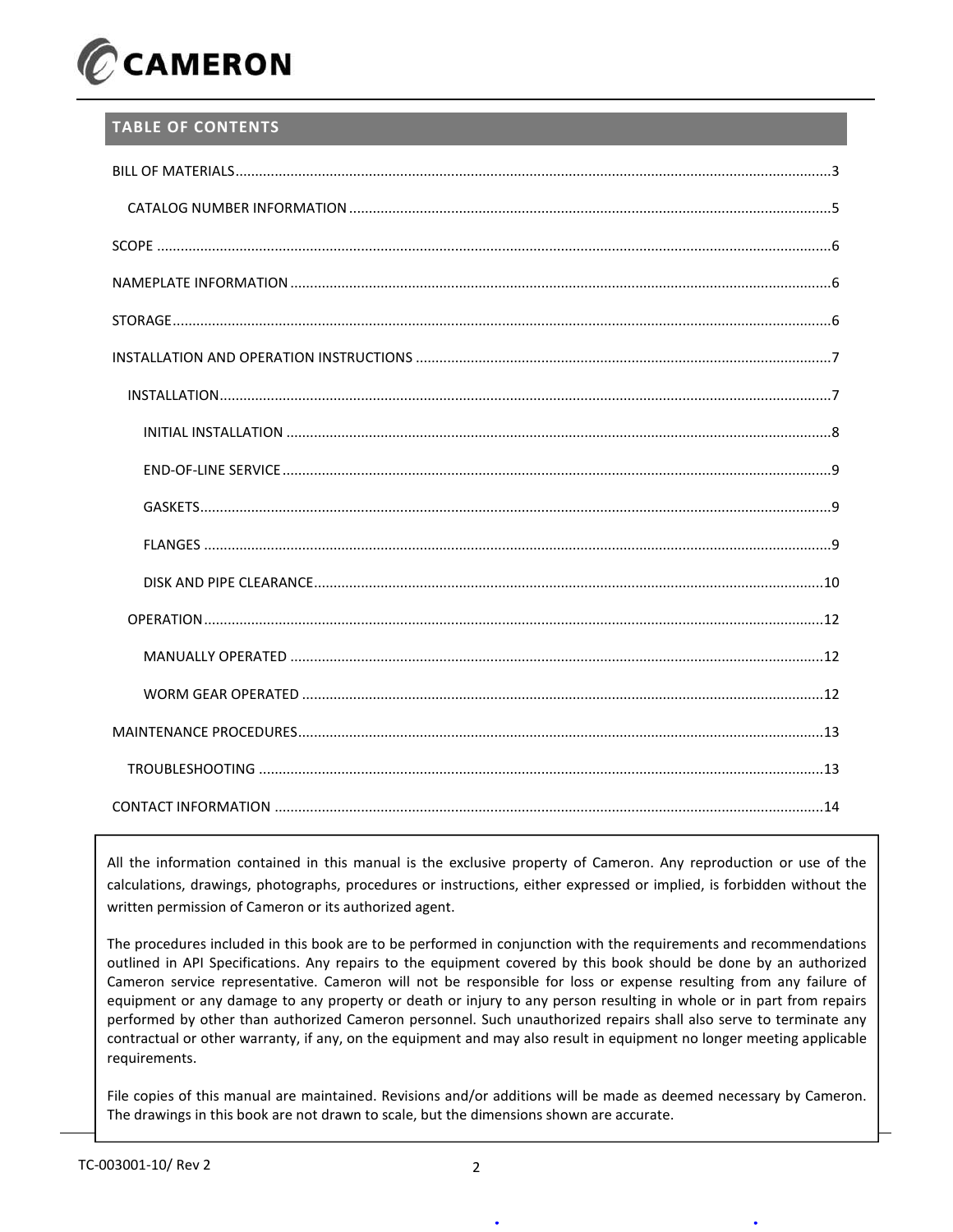

## **BILL OF MATERIALS**



*Figure 1 - Cameron Valves' WKM 2 1/2" - 24" Class 150 and 300 DynaCentric Wafer Valve Components*

|  |  |  |  |  |  |  | Table 1 - Cameron Valves' WKM 2 1/2" - 24" Class 150 and 300 DynaCentric Wafer Valve Components |  |
|--|--|--|--|--|--|--|-------------------------------------------------------------------------------------------------|--|
|--|--|--|--|--|--|--|-------------------------------------------------------------------------------------------------|--|

| <b>Item</b>    | <b>Description</b>         | Item | <b>Description</b>        |
|----------------|----------------------------|------|---------------------------|
|                | Body                       | 16   | <b>Stem Pins</b>          |
| $\overline{2}$ | Seat Retainer              | 17   | Disc Spacer               |
| 3              | Seat Retainer O-ring       | 18   | Stem Key (8" - 24")       |
| 4              | Stem/Disc Spring           | 19   | <b>Stem Retainer Pins</b> |
| 7              | <b>Stem Bearing</b>        | 20   | Packing Spacer            |
| 8              | Nameplate                  | 21   | <b>Gland Ring</b>         |
| 9              | <b>Gland Retainer</b>      | 22   | Seat                      |
| 10             | <b>Gland Retainer Stud</b> | 23   | Packing Set               |
| 11             | <b>Gland Retainer Nut</b>  | 25   | Bottom Cover*             |
| 13             | Stem                       | 26   | Bottom Cover Gasket*      |
| 14             | <b>Disc</b>                | 27   | Bottom Cover Screw*       |
| 15             | Lower Stem*                |      |                           |

\*(10" 300 and larger and 12" 150 and larger) see Figure 3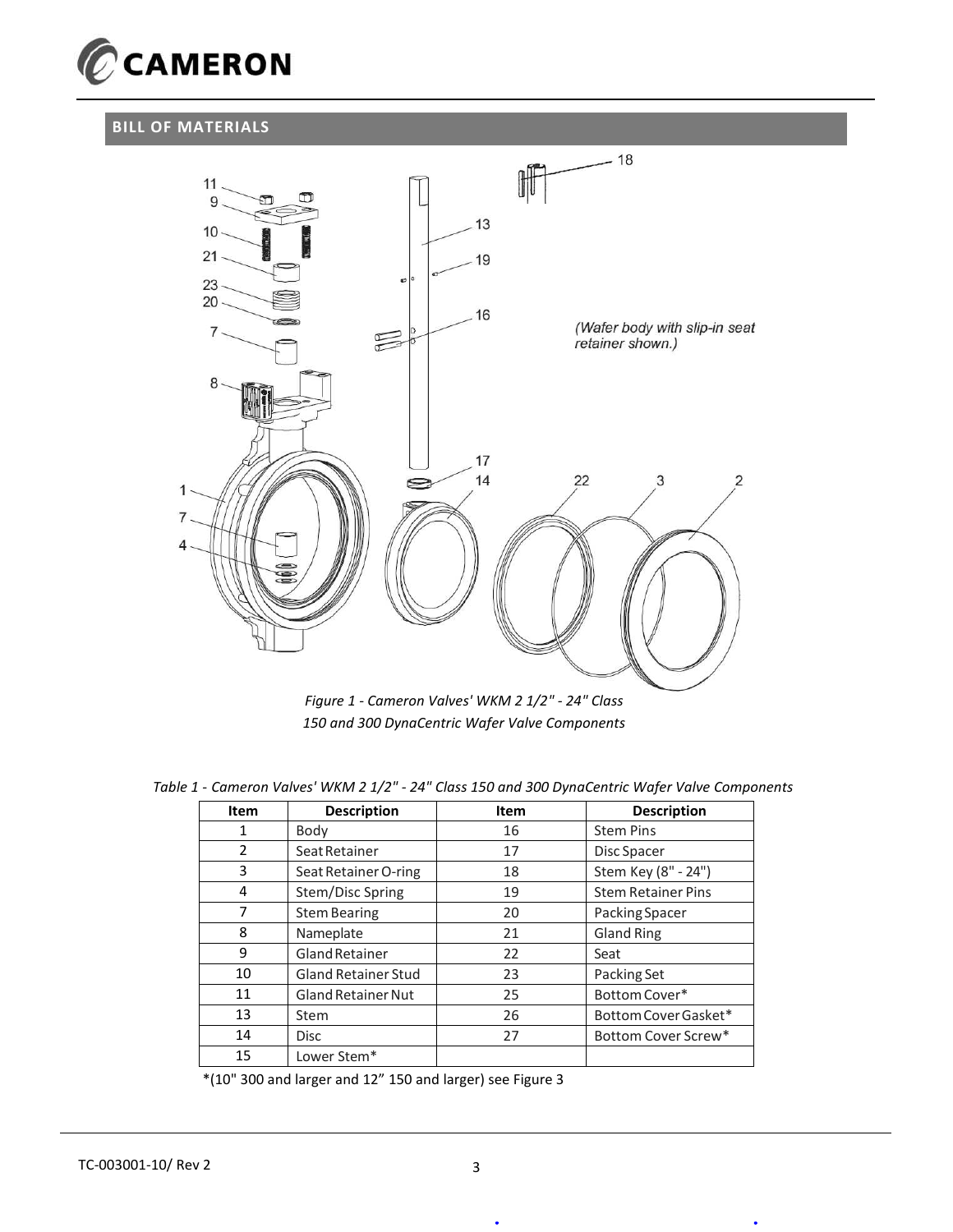![](_page_3_Picture_0.jpeg)

![](_page_3_Figure_1.jpeg)

*Figure 2 - Cameron Valves' WKM 2 1/2" - 36" Class 150 and 300 DynaCentric Lug Valve Components*

| <b>Item</b> | <b>Description</b>         | Item | <b>Description</b>        |
|-------------|----------------------------|------|---------------------------|
| 1           | Body                       | 16   | <b>Stem Pins</b>          |
| 2           | Seat Retainer              | 17   | Disc Spacer               |
| 3a          | Seat Retainer Screw        | 18   | Stem Key (8" - 36")       |
| 4           | Stem/Disc Spring           | 19   | <b>Stem Retainer Pins</b> |
| 7           | <b>Stem Bearing</b>        | 20   | Packing Spacer            |
| 8           | Nameplate                  | 21   | <b>Gland Ring</b>         |
| 9           | <b>Gland Retainer</b>      | 22   | Seat                      |
| 10          | <b>Gland Retainer Stud</b> | 23   | Packing Set               |
| 11          | <b>Gland Retainer Nut</b>  | 25   | Bottom Cover*             |
| 13          | <b>Stem</b>                | 26   | Bottom Cover Gasket*      |
| 14          | <b>Disc</b>                | 27   | Bottom Cover Screw*       |
| 15          | Lower Stem*                |      |                           |

*Table 2 - Cameron Valves' WKM 2 1/2" - 36" Class 150 and 300 DynaCentric Lug Valve Components*

\*(10" 300 and larger and 12" 150 and larger) see Figure 3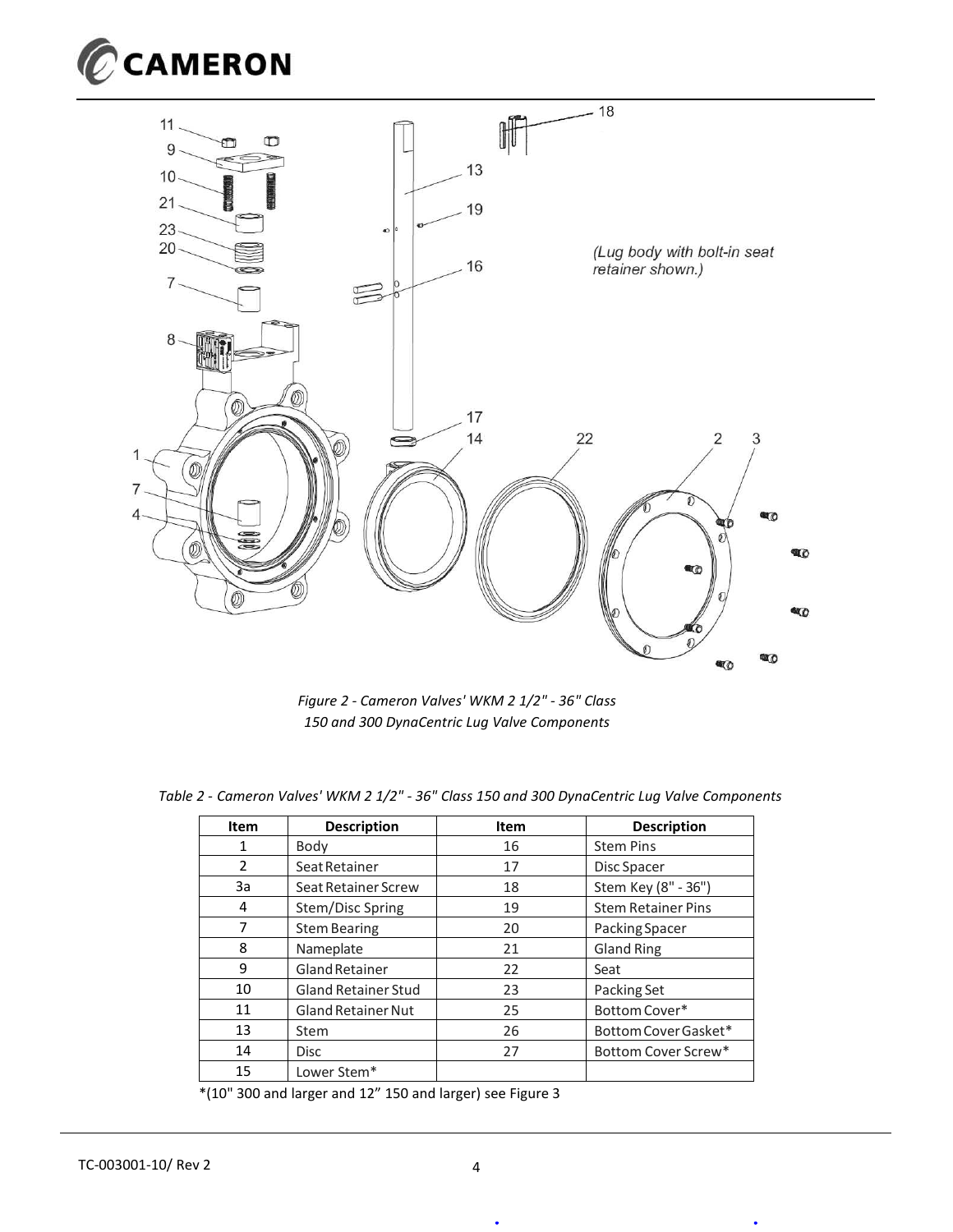![](_page_4_Picture_0.jpeg)

![](_page_4_Figure_1.jpeg)

*Figure 3 - Detail of Lower Stem & Bottom Cap (10" 300 and larger and 12" 150 and larger)*

#### CATALOG NUMBER INFORMATION

![](_page_4_Figure_4.jpeg)

#### **Note: Valves with optional materials of construction are available on application.**

**1** Controlled hardness carbon steel (H2S Service).

**2** Valves equipped with 316 SS stems may require de-rating depending on size and class.

**<sup>3</sup>**With bolted seat retainer.

**4** Ref. "Inconel"

**5** Ref. "Monel"

**6** Ref. "Stellite" overlay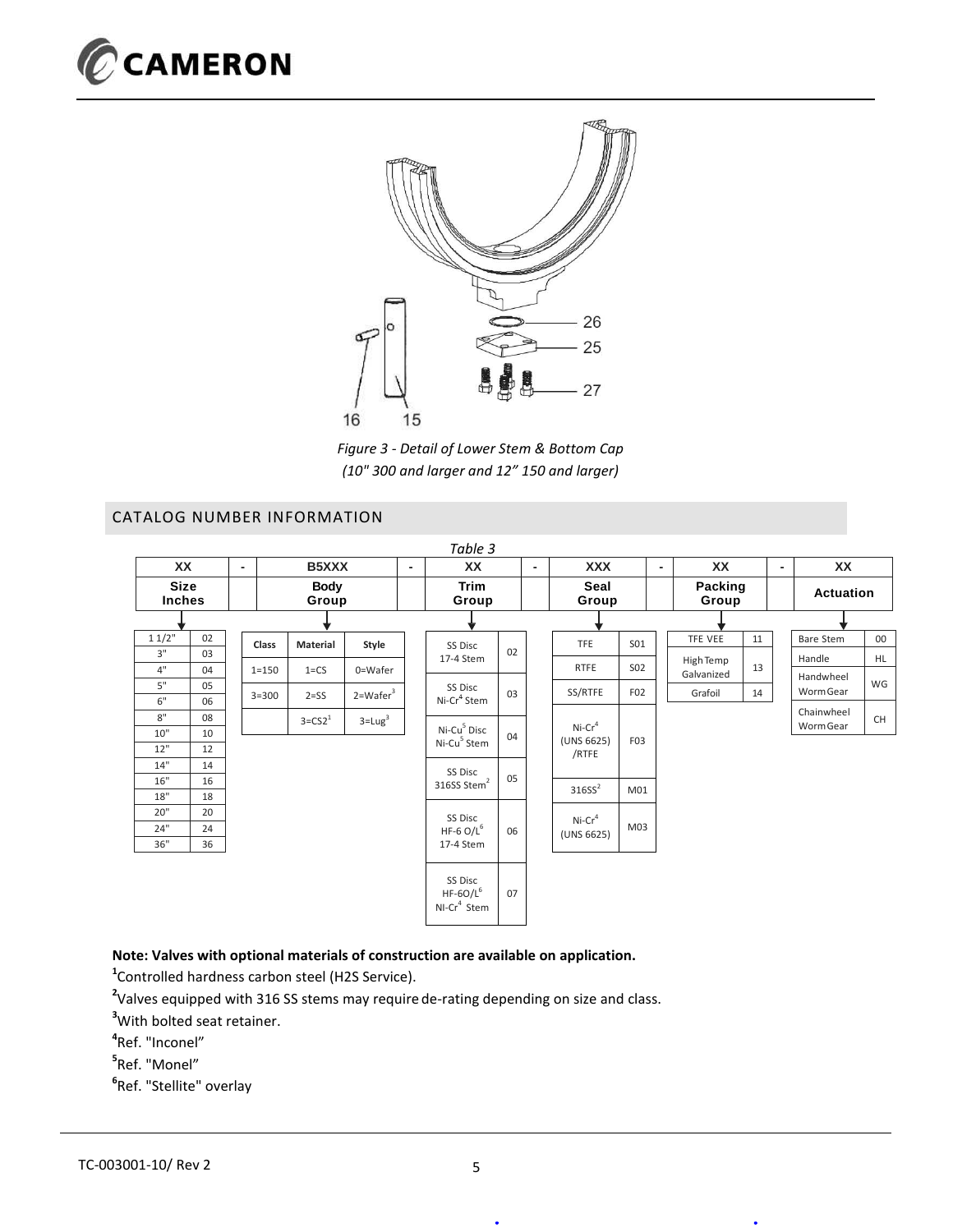![](_page_5_Picture_0.jpeg)

#### **SCOPE**

The WKM DynaCentric MB High Performance Butterfly Valve offers all the benefits of a wafer valve: smaller size, lower price, lighter weight and throttling capabilities as well as the high performance characteristics of ball and gate valves. Because of their quarter turn operation, they are easily and economically adapted to power actuation. The WKM DynaCentric MB High Performance Butterfly Valve is available in 2-1/2" thru 36" 150 and 300 pressure classes. The valve is available in both flangeless wafer style and single flanged tapped lug style.

## **NAMEPLATE INFORMATION**

The WKM DynaCentric MB High Performance Butterfly Valves are available in three levels of certification:

MB-1: Standard Valve. MB-2: Standard with MTR package. MB-3: P.E.D. compliant with CE marking

![](_page_5_Picture_6.jpeg)

*Figure 4 – Standard Nameplate*

![](_page_5_Picture_8.jpeg)

*Figure 5 – CE/PED Compliant Nameplate*

| Table 4 – Standard Nameplate |                                          |  |  |  |  |
|------------------------------|------------------------------------------|--|--|--|--|
| Item                         | <b>Description</b>                       |  |  |  |  |
| 1                            | Valve Size                               |  |  |  |  |
| $\overline{2}$               | Model Number                             |  |  |  |  |
| 3                            | <b>Bill of Material Number</b>           |  |  |  |  |
| 4                            | Work Order Number                        |  |  |  |  |
| 5                            | <b>Stem Material</b>                     |  |  |  |  |
| 6                            | Disc Material                            |  |  |  |  |
| $\overline{7}$               | Seat Material                            |  |  |  |  |
| 8                            | Packing Material                         |  |  |  |  |
| 9                            | Max Operating Pressure @ Min Temperature |  |  |  |  |
| 10                           | Max Operating Pressure @ Max Temperature |  |  |  |  |

*Table 5 – P.E.D. Compliant Nameplate*

| Item | <b>Description</b>                       |
|------|------------------------------------------|
| 1    | Valve Size                               |
| 2    | Model Number                             |
| 3    | <b>Bill of Material Number</b>           |
| 4    | Serial Number                            |
| 5    | Date of Manufacture                      |
| 6    | <b>Stem Material</b>                     |
| 7    | Disc Material                            |
| 8    | Seat Material                            |
| 9    | Packing Material                         |
| 10   | Max Operating Pressure @ Min Temperature |
| 11   | Max Operating Pressure @ Max Temperature |

#### **STORAGE**

After assembly and test, The WKM DynaCentric MB High Performance Butterfly Valves are placed in the closed position. Carbon steel valve internals are coated with rust preventative and painted on the external surfaces.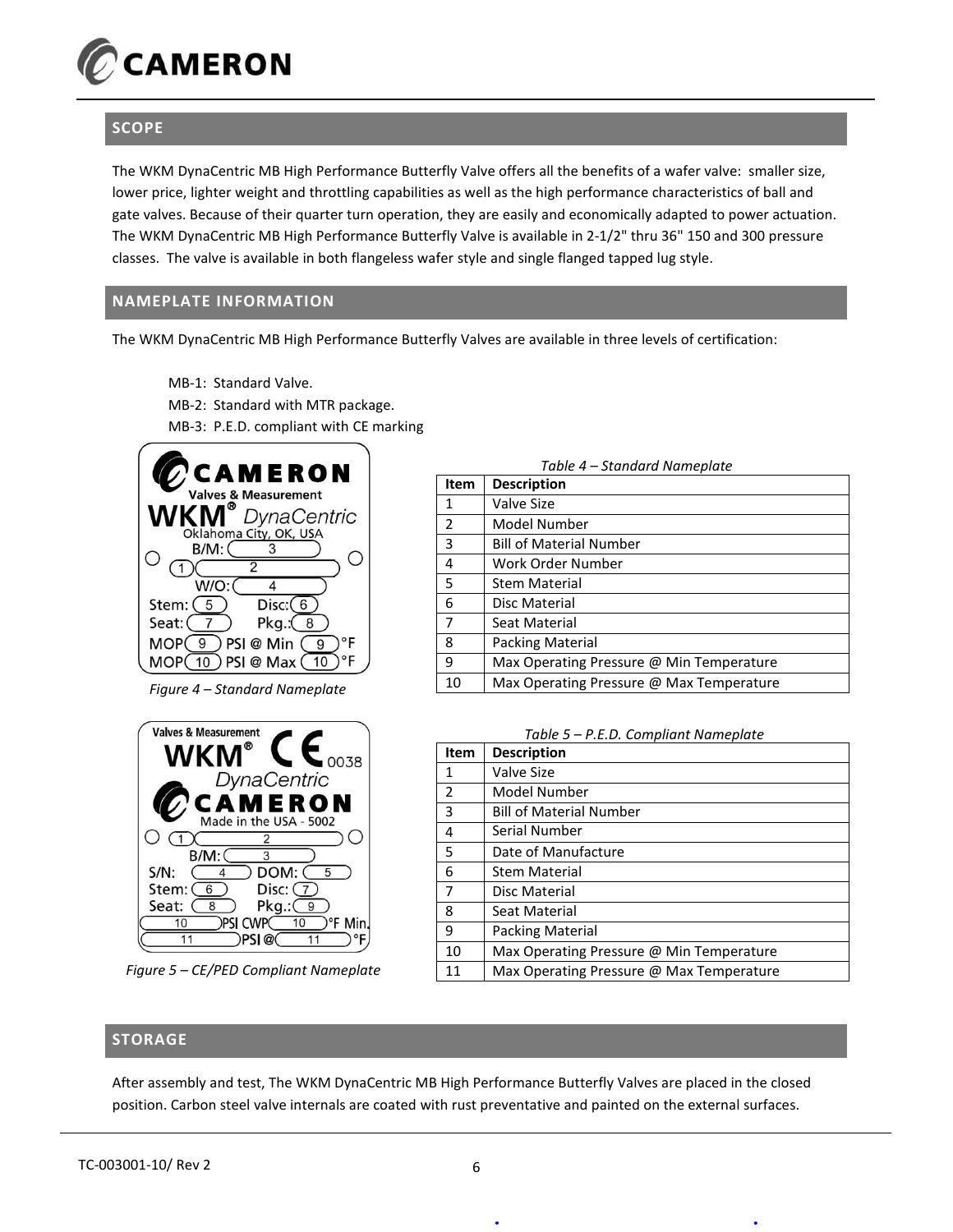![](_page_6_Picture_0.jpeg)

Flange protection is provided for all valves. Valves should be stored in a clean, dry location. Outdoor storage is permissible, but should be off the ground and protected from the elements. For long term storage, contact your Cameron representative.

#### **INSTALLATION AND OPERATION INSTRUCTIONS**

#### INSTALLATION

Although The WKM DynaCentric MB High Performance Butterfly Valves have Bi-directional sealing capabilities and will operate in most positions, the following positions are generally recommended for specific applications.

#### **Flow Direction -**

Normally the preferred position is with the seat upstream (Figure 6) where the seat retainer provides protection for the seat against erosion due to line flow. This position also reduces operating torque and provides better throttling characteristics.

For handle operated valves – or valves in fail- closed service – the seat should be downstream (Figure 7) with the stem side of the disc facing the flow. This position results in positive closing torque with increasing pressure and reduces the hazard associated with handle operation.

Although The WKM DynaCentric MB High Performance Butterfly Valves will seal with flow from either direction, switching flow from side to side should be avoided. Once a flow direction is established, the seat tends to conform to the disc edge and may take a set making it difficult to establish a seal from the opposite direction.

![](_page_6_Figure_9.jpeg)

*Seat Upstream*

![](_page_6_Figure_11.jpeg)

#### **Stem Position -**

The WKM DynaCentric MB High Performance Butterfly Valves perform equally well with the stem in the vertical or horizontal position. However, the stem horizontal position is always preferred. When the lading contains solids, which can build up over long periods of closure, it is particularly important that this position be used. A flushing action of the flow media during opening and closing cycles cleans sediment from the bottom of the line by a jetting action. When such action is desired, the valve should be installed with the seat upstream (flow from the seat side of the valve) with the integral disc stop in the vertical up position (Figure 8).

*(Fail Close)*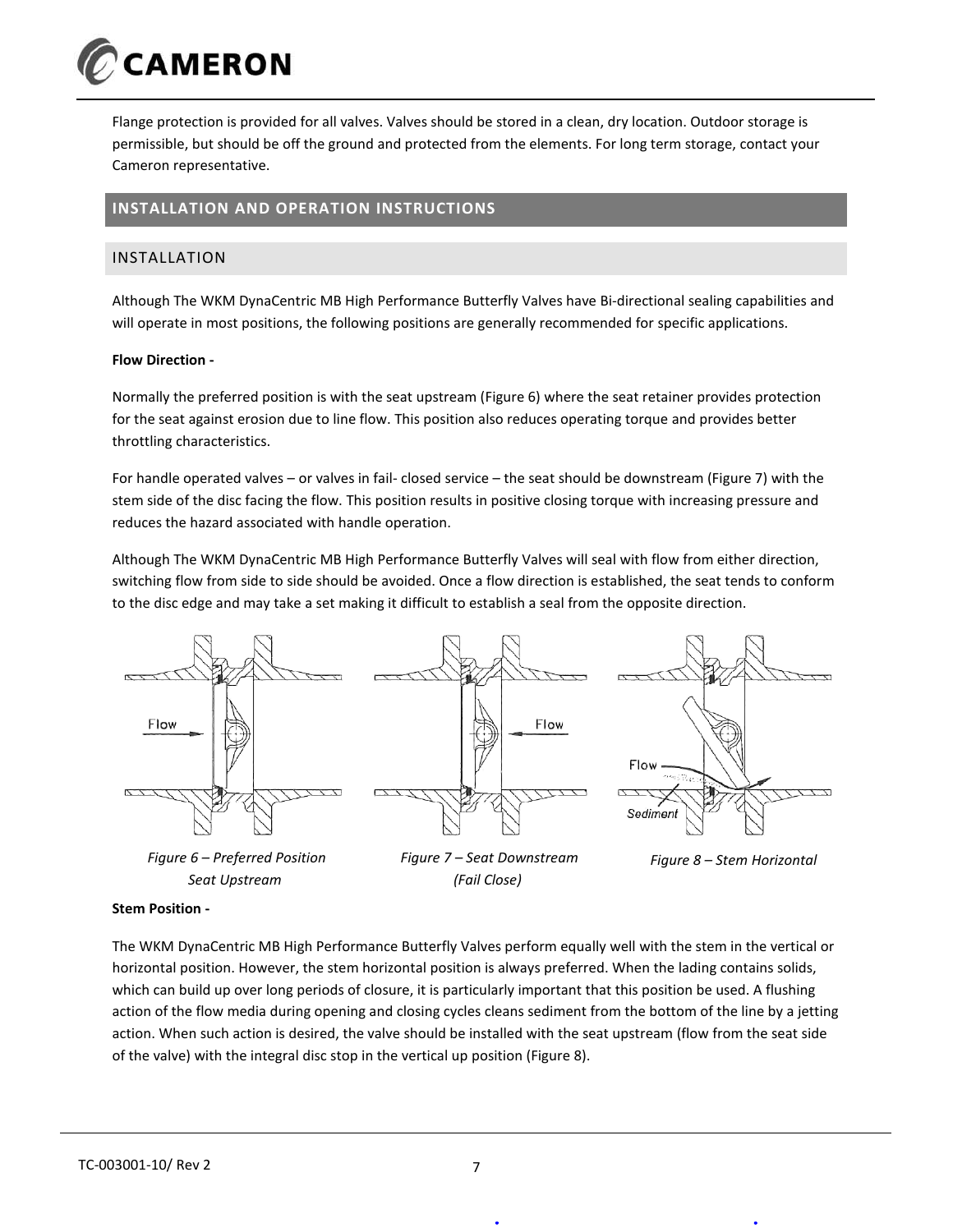![](_page_7_Picture_0.jpeg)

**Note: some installations may present unique circumstances that may require installation in a position different than outlined above.**

#### INITIAL INSTALLATION

The following procedure applies to new installation between standard ASME B16.5 and B16.47 series A pipe flanges.

When replacing a valve from an existing installation, clean the flange faces of any residual gasket material before starting.

Actuation should not be removed from the valve for installations unless the actuator must be transferred during replacement.

- 1. Remove protective covers from valve. Be sure valve is completely closed.
- 2. When installing wafer body valves, install lower flange bolts without tightening (Figure 9). Position valve and flange gaskets between flanges, within the pocket formed by the flange bolts. Install the remaining flange bolts, taking care that the gaskets are centered on the flange faces (Figure10). **Note: While the WKM DynaCentric MB High Performance Butterfly Valve has bidirectional sealing capabilities, the preferred position is seat upstream (Figure 6). Handle operated valves or fail close valves should be installed seat downstream (stem side facing flow).**
- 3. Lug body valves should be positioned between the flanges with gaskets properly centered and then the capscrews inserted (Figure 11).
- 4. Carefully check disc clearance by placing the valve in the full open position. Should automated valves be difficult or impossible to cycle, check that the raised face of the flange matches the raised area on the valve face.
- 5. Tighten all bolts or capscrews in a crossover or star pattern to insure even sealing (Figures 10 and 11).
- 6. Packing gland tightness is set at the factory. Should stem leakage occur at start-up, the gland nuts can be adjusted to stop the leak. Avoid over tightening, which could result in excessive operating torque or premature packing wear.

![](_page_7_Picture_12.jpeg)

![](_page_7_Picture_13.jpeg)

*Figure 10*

![](_page_7_Figure_15.jpeg)

*Figure 11*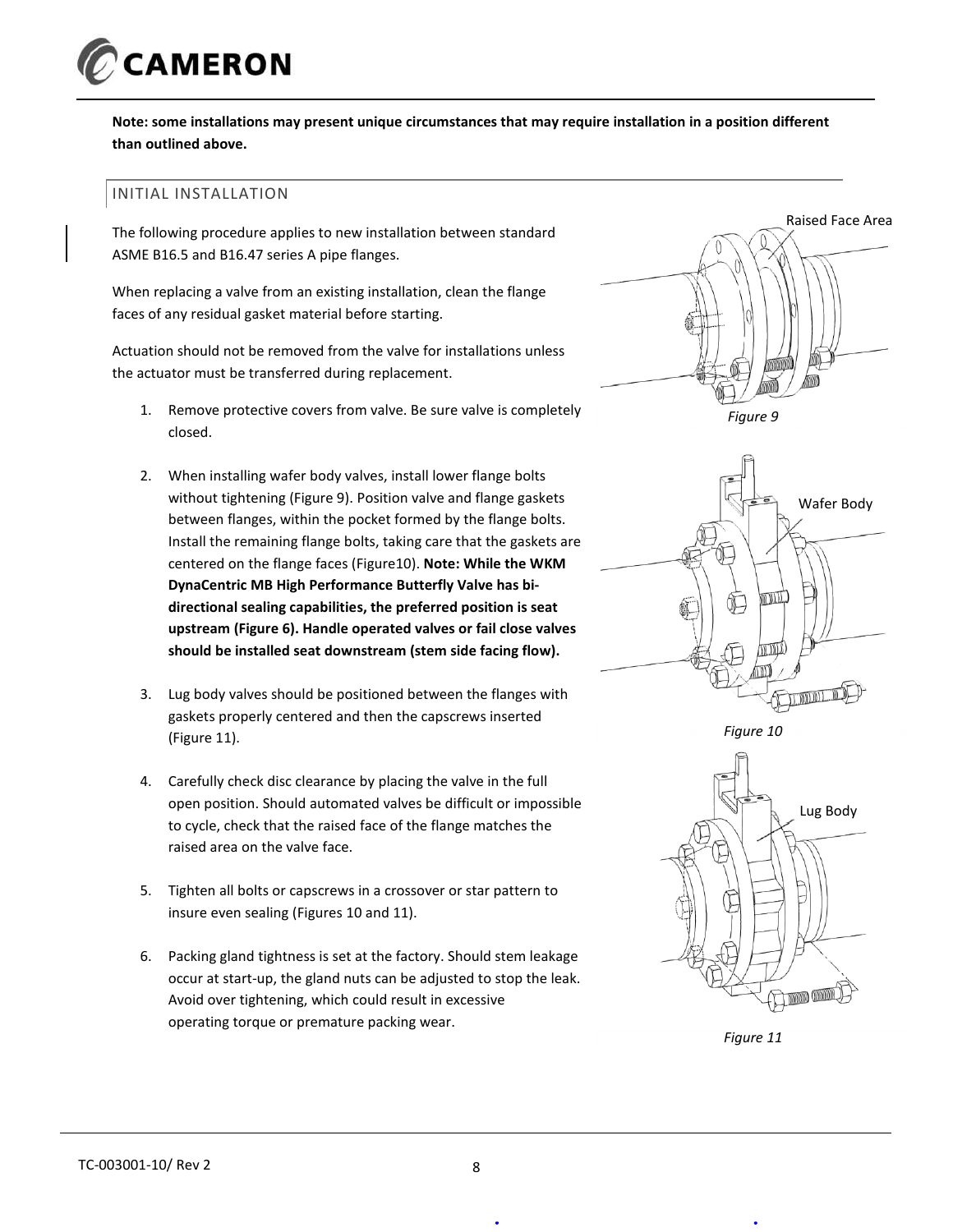![](_page_8_Picture_0.jpeg)

## END-OF-LINE SERVICE

Threaded style lug valves are recommended for end-of-line or equipment isolation service. To prevent unintentional removal of the seat retainer while under pressure, the valve must be installed with the seat retainer against the upstream flange (Figure 12).

![](_page_8_Figure_3.jpeg)

![](_page_8_Figure_4.jpeg)

Non-asbestos gaskets made in accordance with ASME B16.5 and B16.47 series A, Group 1a and 1b are standard for the WKM DynaCentric MB High Performance Butterfly Valve.

ASME 16.20 standard spiral wound gaskets may also be used. Slip-in seat retainers provide 100% gasket contact. The screw heads of bolt-in seat retainers protrude into the gasket surface less than 33%.

#### FLANGES

Recommended bolt and stud lengths for installation in ASME B16.5 and B16.47 series A flanges are provided in Table 6.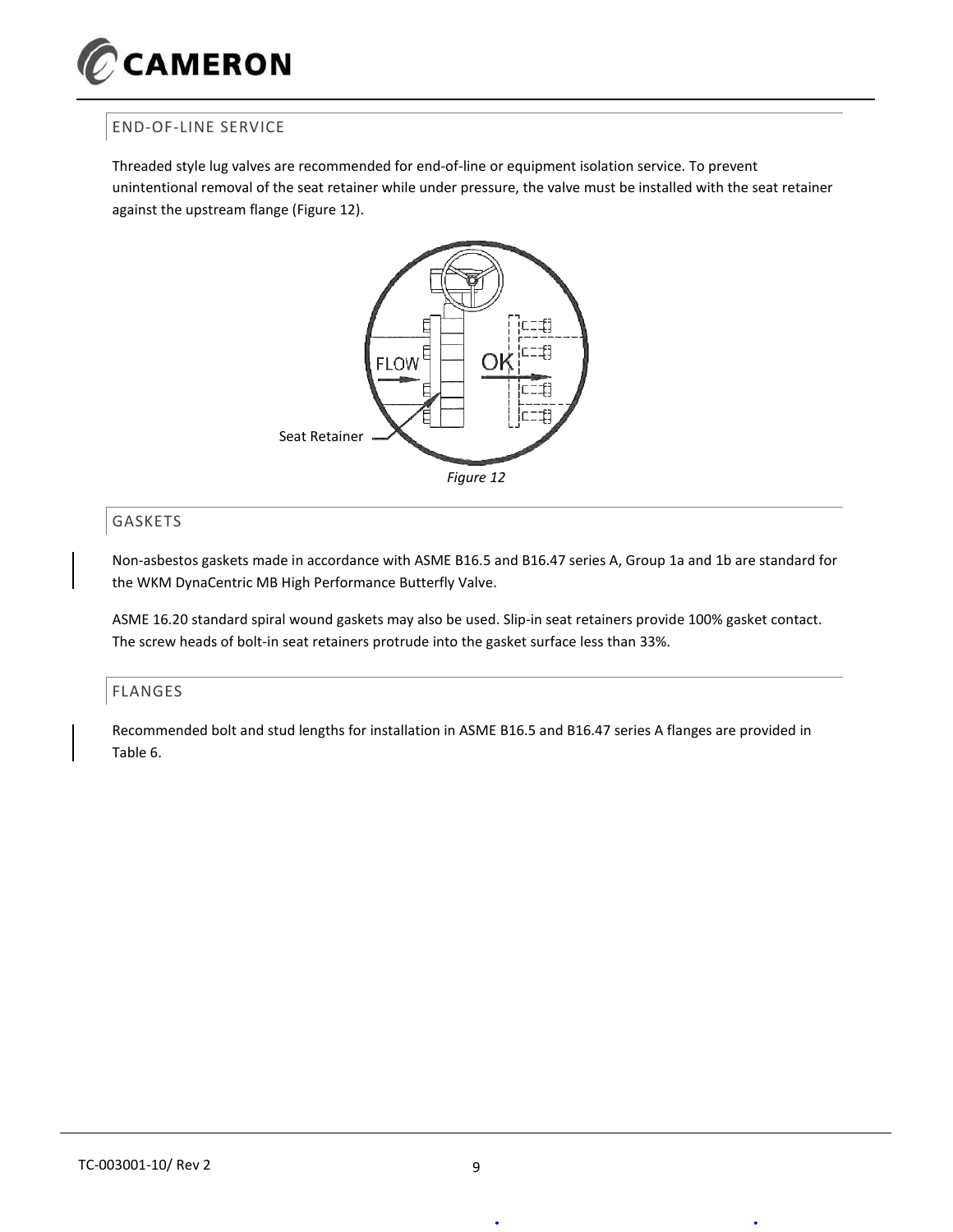![](_page_9_Picture_0.jpeg)

|               |                  |               |                         | Tuble o                  |                          |         |            |                                 |
|---------------|------------------|---------------|-------------------------|--------------------------|--------------------------|---------|------------|---------------------------------|
| Valve         | <b>Bolt</b>      | <b>Bolt</b>   |                         | <b>Wafer Body</b>        |                          |         | Lug Body   |                                 |
| <b>Size</b>   | <b>Circle</b>    | <b>Size</b>   | Qty.                    | <b>Stud</b>              | Capscrew                 | Qty.    | Capscrew   |                                 |
| (in.)         | Dia. (in.)       |               |                         | Length 'A'               | Length 'B'               |         | Length 'B' |                                 |
| $21/2" - 150$ | 51/2             | 5/8-11 UNC    | 4                       | 5.25                     |                          | 8       | 1.75       |                                 |
| $21/2" - 300$ | 57/8             | 3/4-10 UNC    | 8                       | 5.75                     |                          | 16      | 1.75       | Wafer Body                      |
| $3" - 150$    | $\boldsymbol{6}$ | 5/8-11 UNC    | $\overline{\mathbf{4}}$ | 5.50                     | $\overline{\phantom{a}}$ | $\,8\,$ | 1.75       | Studs and                       |
| $3" - 300$    | 65/8             | 3/4-10 UNC    | 8                       | 6.25                     |                          | 16      | 2.00       | <b>Hex Nuts</b><br>OC.<br>HULL. |
| $3" - 600$    | 65/8             | 3/4-10 UNC    | 8                       | 6.75                     |                          | 16      | 2.25       |                                 |
| $4" - 150$    | 71/2             | 5/8-11 UNC    | 8                       | 5.75                     | $\overline{\phantom{a}}$ | 16      | 2.00       | Ę<br><b>CLEANS</b>              |
| $4" - 300$    | 77/8             | 3/4-10 UNC    | 8                       | 6.50                     |                          | 16      | 2.25       | <b>THE DRIVERS OF SALES</b>     |
| $5" - 150$    | 81/2             | 3/4-10 UNC    | 8                       | 6.00                     | $\overline{\phantom{0}}$ | 16      | 2.00       | C<br><b>THEFT THE</b>           |
| $5" - 300$    | 91/4             | 3/4-10 UNC    | 8                       | 7.00                     | $\overline{\phantom{a}}$ | 16      | 2.25       |                                 |
| $6" - 150$    | 91/2             | 3/4-10 UNC    | 8                       | 6.25                     |                          | 16      | 2.00       | ¢<br><b>WITH</b>                |
| $6" - 300$    | 105/8            | 3/4-10 UNC    | 12                      | 7.25                     | $\overline{\phantom{a}}$ | 24      | 2.50       |                                 |
| $8" - 150$    | 11 3/4           | 3/4-10 UNC    | 8                       | 6.75                     | $\overline{\phantom{a}}$ | 16      | 2.25       | Figure 13                       |
| $8" - 300$    | 13               | 7/8-9 UNC     | 12                      | 8.25                     |                          | 24      | 3.00       |                                 |
| $10" - 150$   | 14 1/4           | 7/8-9 UNC     | 12                      | 7.25                     | $\overline{\phantom{a}}$ | 24      | 2.50       |                                 |
| $10" - 300$   | 151/4            | 1-8 UNC       | 16                      | 9.50                     | $\overline{\phantom{a}}$ | 32      | 3.25       |                                 |
| $12" - 150$   | 17               | 7/8-9 UNC     | 12                      | 7.75                     |                          | 24      | 2.75       |                                 |
| $12" - 300$   | 173/4            | 11/8-8 UN     | 16                      | 10.50                    | $\overline{\phantom{a}}$ | 32      | 3.75       | Lug Body                        |
| $14" - 150$   | 18 3/4           | 1-8 UNC       | 12                      | 9.00                     | $\overline{\phantom{0}}$ | 24      | 3.00       | Capscrews                       |
| $14" - 300$   | 201/4            | 11/8-8 UN     | 16(8)                   | 12.00                    | (3.70)                   | 40      | 3.75       | Ē<br>B                          |
| $16" - 150$   | 211/4            | 1-8 UNC       | 16                      | 9.50                     |                          | 32      | 3.00       |                                 |
| $16" - 300$   | 221/2            | 11/4-8 UN     | 16(8)                   | 13.00                    | (3.75)                   | 32(8)   | 4.00(3.75) | É<br>₿                          |
| $18" - 150$   | 223/4            | 11/8-8 UN     | 16                      | 10.50                    |                          | 32      | 3.50       |                                 |
| $18" - 300$   | 243/4            | 11/4-8 UN     | 20(8)                   | 14.00                    | (3.75)                   | 40(8)   | 4.00(3.75) | B<br>†                          |
| $20" - 150$   | 25               | 11/8-8 UN     | 20                      | 11.50                    |                          | 40      | 3.75       | Ę<br>þ                          |
| $20" - 300$   | 27               | 11/4-8 UN     | 20(8)                   | 14.50                    | (4.00)                   | 48      | 4.00       | Ę                               |
| $24" - 150$   | 291/2            | 11/4-8 UN     | 20                      | 13.00                    |                          | 40      | 4.50       |                                 |
| 24" - 300     | 32               | $11/2 - 8$ UN | 20(8)                   | 16.50                    | (4.50)                   | 40(8)   | 5.00(4.50) | Figure 14                       |
| $36" - 150$   | 423/4            | $11/2 - 8$ UN | $\blacksquare$          | $\overline{\phantom{a}}$ |                          | 56(8)   | 5.50(5.25) |                                 |

#### *Table 6*

#### DISK AND PIPE CLEARANCE

Before beginning installation, note the required minimum pipe I.D. for proper disc/pipe clearance. Pipes smaller than those shown in Table 7 will require a bevel to prevent the disc edge from scraping on the pipe I.D. and causing damage to the sealing surface (Figure 15).

 $\ddot{\phantom{a}}$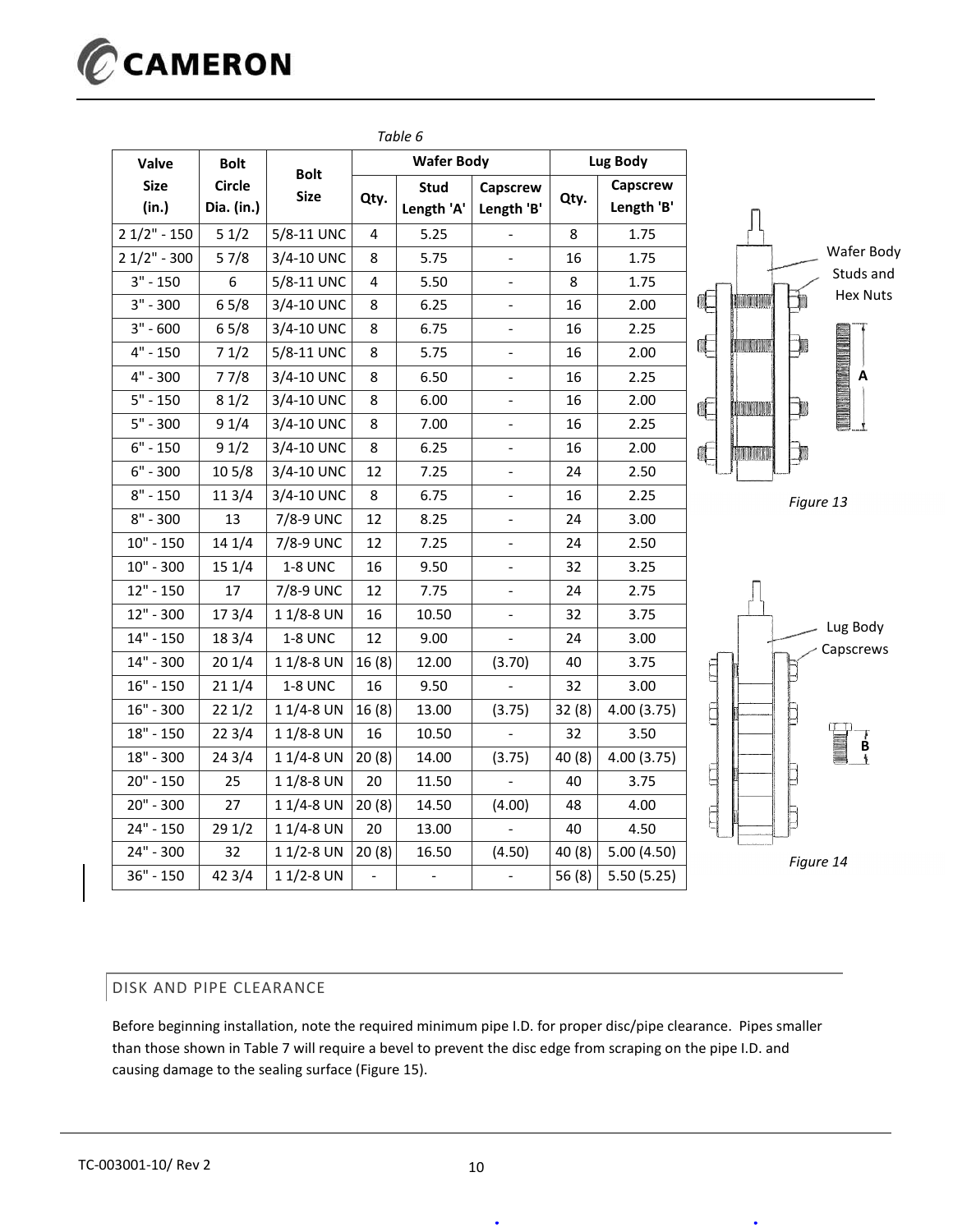![](_page_10_Picture_0.jpeg)

![](_page_10_Figure_1.jpeg)

| Table 7                               |                       |                       |                             |  |  |  |
|---------------------------------------|-----------------------|-----------------------|-----------------------------|--|--|--|
| <b>Valve Size and</b><br><b>Class</b> | <b>Schedule</b><br>40 | <b>Schedule</b><br>80 | <b>Minimum</b><br>Pipe I.D. |  |  |  |
| $21/2" - 150$                         | X                     | X                     | 1.69                        |  |  |  |
| $21/2" - 300$                         | X                     | X.                    | 1.69                        |  |  |  |
| $3" - 150$                            | X                     | X                     | 2.63                        |  |  |  |
| $3" - 300$                            | Χ                     | Χ                     | 2.63                        |  |  |  |
| $4" - 150$                            | Χ                     | Χ                     | 3.65                        |  |  |  |
| 4" - 300                              | Χ                     | Χ                     | 3.65                        |  |  |  |
| $5" - 150$                            | Χ                     | X                     | 4.61                        |  |  |  |
| $5" - 300$                            | Χ                     | Χ                     | 4.61                        |  |  |  |
| $6" - 150$                            | Χ                     |                       | 5.83                        |  |  |  |
| $6" - 300$                            | Χ                     |                       | 5.83                        |  |  |  |
| $8" - 150$                            | Χ                     |                       | 7.87                        |  |  |  |
| $8" - 300$                            | Χ                     | X                     | 7.65                        |  |  |  |
| $10" - 150$                           | Χ                     |                       | 9.85                        |  |  |  |
| $10" - 300$                           | Χ                     | Χ                     | 9.60                        |  |  |  |
| $12" - 150$                           | Χ                     |                       | 11.8                        |  |  |  |
| $12" - 300$                           | Χ                     |                       | 11.63                       |  |  |  |
| $14" - 150$                           | Χ                     |                       | 12.55                       |  |  |  |
| 14" - 300                             | Χ                     | Χ                     | 12.4                        |  |  |  |
| $16" - 150$                           | Χ                     |                       | 14.45                       |  |  |  |
| $16" - 300$                           | Χ                     | Χ                     | 14.23                       |  |  |  |
| $18" - 150$                           | Χ                     |                       | 16.45                       |  |  |  |
| 18" - 300                             | X                     | X                     | 16.05                       |  |  |  |
| $20" - 150$                           | Χ                     |                       | 18.12                       |  |  |  |
| $20" - 300$                           | Χ                     | Χ                     | 17.82                       |  |  |  |
| $24" - 150$                           | Χ                     |                       | 21.71                       |  |  |  |
| 24" - 300                             | X                     | Χ                     | 21.5                        |  |  |  |
| $36" - 150$                           | X                     |                       | 34.12                       |  |  |  |

 $\ddot{\phantom{0}}$ 

 $\bullet$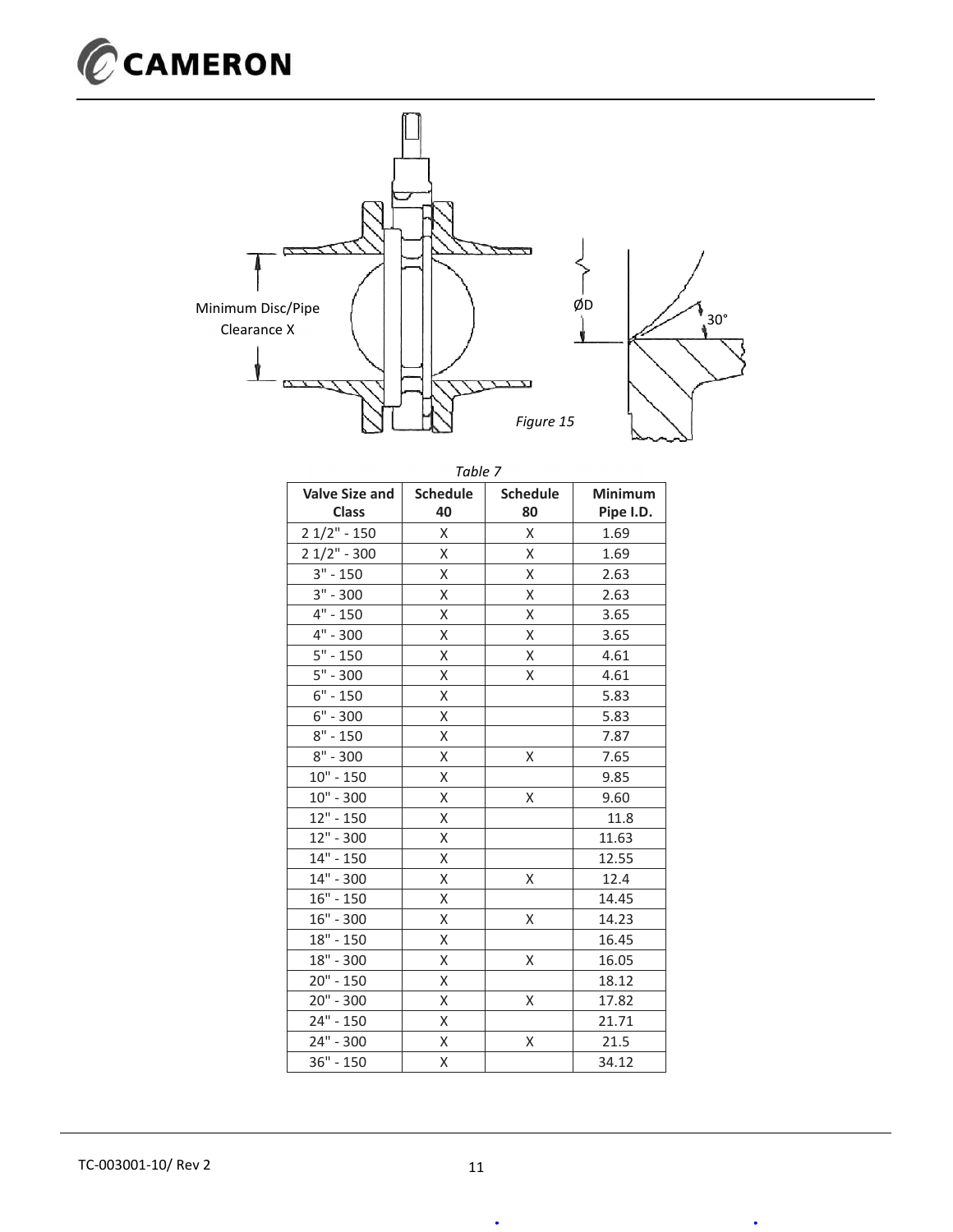![](_page_11_Picture_0.jpeg)

## OPERATION

#### MANUALLY OPERATED

The WKM DynaCentric MB High Performance Butterfly Valve operates from fully open to fully closed by a 90° turn of the handle.

Visual "OPEN - CLOSED" indicators on the stop plate and handle enable the valve's position to be determined at a glance.

The 3" through 6" WKM DynaCentric MB High Performance Butterfly Valves have flatted stems. The larger valves have a single square key.

Both stem flats and keyway indicate valve position. When they are in line with the flow stream, the valve is open. When they are perpendicular, the valve is closed.

In all cases, when the valve is closed, the handle is perpendicular to the run of the pipe (Figure 16) and when the valve is open, the handle is parallel to the pipe (Figure 17).

Maximum recommended pressure differential for handle operated valves:

|    | 2 1/2"  450 psi |
|----|-----------------|
|    | 3"  400 psi     |
|    | 4"  300 psi     |
| 5" | 200 psi         |
|    | 6"  150 psi     |
|    | 8"  50 psi      |

![](_page_11_Figure_10.jpeg)

#### WORM GEAR OPERATED

Worm gear operators, available as standard equipment on all valves 8" and larger, which are not power actuated, have an arrow on top of the operator that indicates the "OPEN - CLOSED" position of the disc (Figure 18). Counterclockwise rotation of the handwheel opens the valve; clockwise rotation closes the valve.

![](_page_11_Figure_13.jpeg)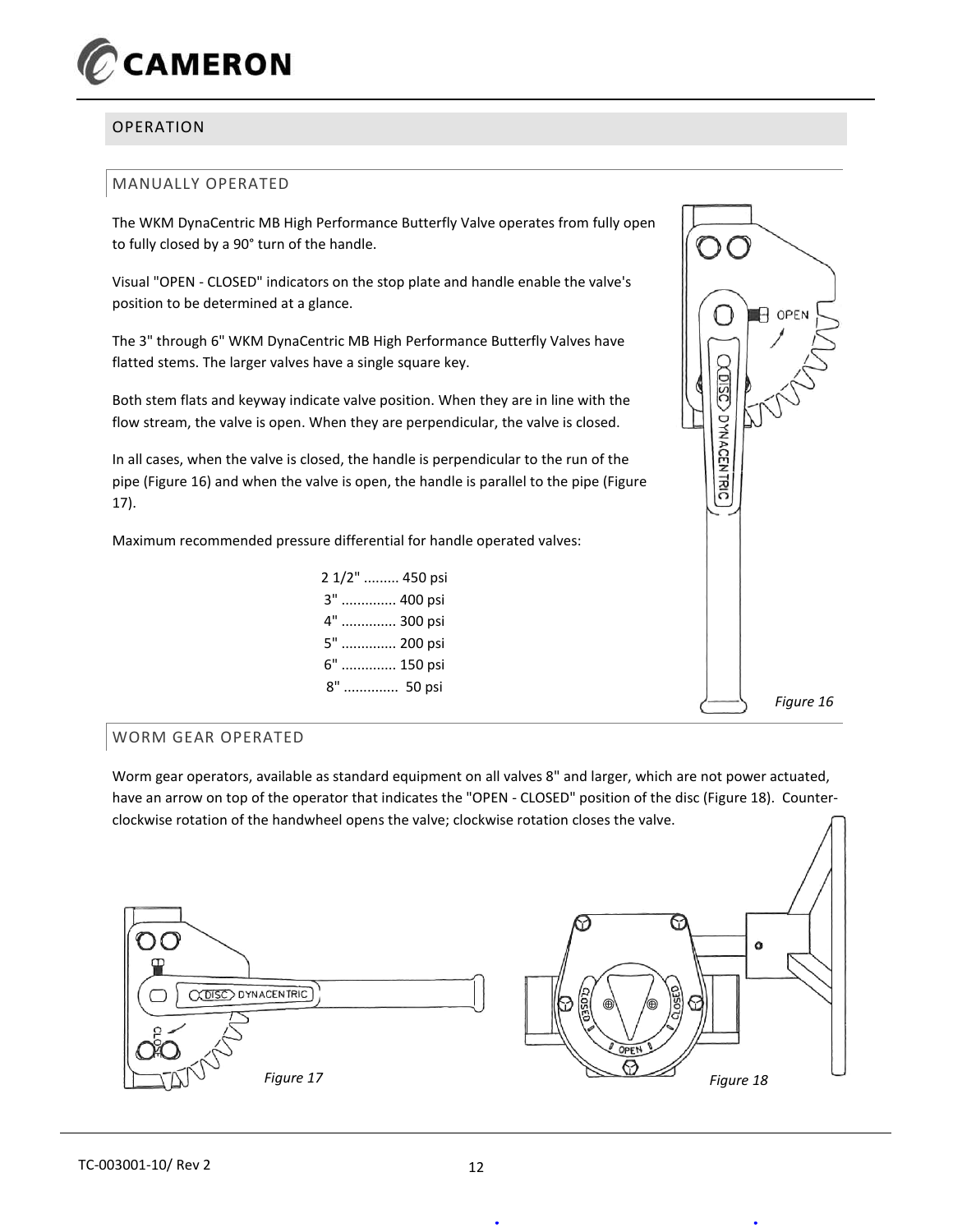![](_page_12_Picture_0.jpeg)

## **MAINTENANCE PROCEDURES**

Because of the simple design and operation, the WKM DynaCentric MB High Performance Butterfly Valve requires virtually no maintenance. Its non- lubricated construction and protected seat design provides reliable leak free performance without routine servicing.

The only preventive maintenance recommended for the valve is to periodically inspect for leaks around the stem packing. Should a leak appear the packing can be adjusted by tightening the gland retainer nuts slightly. Avoid excessive tightening which may result in excessive valve torque or premature packing wear.

## TROUBLESHOOTING

| <b>Trouble</b>                               | <b>Probable Cause</b>                                    | Remedy                                                                            |
|----------------------------------------------|----------------------------------------------------------|-----------------------------------------------------------------------------------|
|                                              | The seat and/or disc is worn or damaged                  | Replace worn parts.*                                                              |
| The valve will<br>not seal properly          | Foreign matter is present between seat and<br>disc       | Operate several times to wipe clean.                                              |
|                                              | Operator stops are not set properly.                     | Adjust stops to proper setting.                                                   |
|                                              | Buildup of solids or roughness on edge of<br>disc.       | Operate several times to wipe clean or<br>disassemble valve and clean disc edge.* |
| The valve is hard to<br>operate              | Stem packing is too tight.                               | Tighten packing only sufficiently to stop<br>leaks.                               |
|                                              | Operator is not installed properly.                      | Reinstall operator in proper alignment<br>with valve stem.                        |
| The valve<br>will not open                   | Disc hits on side of pipe.                               | Check for proper pipe clearance.                                                  |
| The valve is leaking<br>around stem          | Gland nuts are loose.                                    | Tighten gland nuts.                                                               |
|                                              | Packing is damaged or worn.                              | Replace packing.                                                                  |
| The valve opens and<br>closes with line flow | Handle or actuator does not provide proper<br>restraint. | Restrain handle or actuator when in<br>static position.                           |

## *Table 8 - Troubleshooting*

\* Contact your Cameron representative for technical information or repair manual. Additional information is also available on-line at www.c-a-m.com